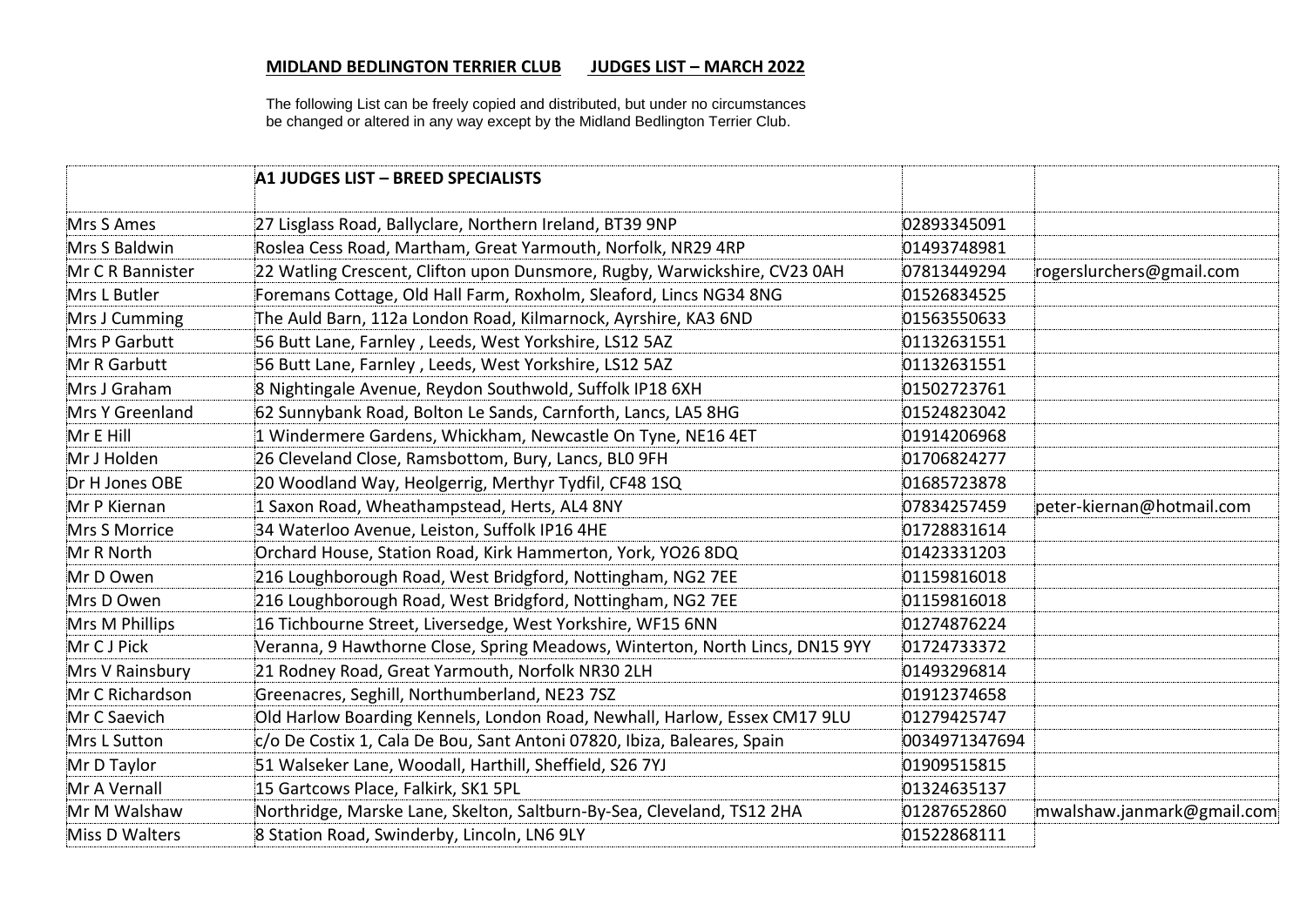The following List can be freely copied and distributed, but under no circumstances be changed or altered in any way except by the Midland Bedlington Terrier Club.

|                     | A1 JUDGES LIST - NON-SPECIALISTS                                                            |              |                          |
|---------------------|---------------------------------------------------------------------------------------------|--------------|--------------------------|
| Mr W Browne-Cole    | Travella, 10 Guinea Lane, Fishponds, Bristol, BS16 2HB                                      | 01179655431  |                          |
| Mr P Bakewell       | 13 Hoon Road, Hatton, Derbyshire, DE65 5DG                                                  | 01283814876  |                          |
| Mr K Bartlett       | 60 Coldnailhurst Avenue, Braintree, Essex CM7 5PX                                           | 01376344760  | Ken.bartlett44@gmail.com |
| Mr B Blackley       | 54 Victoria Road, Tuebrook, Liverpool, L13 8AW                                              | 01512263801  |                          |
| Mr P Eardley        | Hedgerows, Orchard Way, Waringlid, West Sussex, RH17 5ST                                    | 01444461131  |                          |
| Dr I H Gabriel      | 8 Walpole Gardens, Chiswick, London, W4 4HG                                                 | 07825448725  |                          |
| Mr J Horswell       | 25 Whatton Road, Kegworth, Derby, Derbyshire, DE74 2EZ                                      | 01509 674059 |                          |
| Mr F Kane           | 71 Coast Road, Redcar, Cleveland, TS10 3RD                                                  | 01642485895  |                          |
| Mr M King           | 24 Rowan Road, Shoal Hill, Cannock, Staffordshire, WS11 1JJ                                 | 01543577456  |                          |
| Mr J Luscott        | Willow Tree Bungalow, Blankney, Lincoln, Lincolnshire LN4 3BJ                               | 01526378809  |                          |
| Mrs J Miller        | Peach Tree Cottage, Watling Street, Wibtoft, Lutterworth, Leicestershire, LE17 5BE          | 01455220990  |                          |
| Mr M Ord            | 16 Chesters Meadow, Humshaugh, Hexham, NE46 4BF                                             | 01434689072  | mark ord@sky.com         |
| Mrs J Patterson     | Eikal House, Kersland Road, Glengarnock, Ayrshire, KA14 3BA                                 | 01505682680  |                          |
| Mr M Phillips       | Tower Cottage, Barby Road, Rugby, Warwickshire, CV22 5QA                                    | 07742815228  |                          |
| Mr C Powell         | 232 Kent Road, Woods Estate, Wednesbury, West Midlands, WS10 OSF                            | 01215024052  |                          |
| Mr S Plane          | Vane Hall, Blandford Place, Seaham, County Durham, SR7 7RY                                  | 01915812200  |                          |
| Mr David Shields    | Carlton Cottage, Deans Square, Topciffe, Thirsk, YO7 3RT                                    | 01845577764  |                          |
| Mr A Small          | Bethane Cottage, 47 Bentons Lane, Great Wyrley, Nr Walsall, South Staffordshire,<br>WS6 6EE | 01922410045  |                          |
| Mrs Z Thorn-Andrews | Drakesleat, Bestmans Lane, Kempsey, Worcestershire, WR5 3PZ                                 | 01905820720  |                          |
| Mr P Wilkinson      | 6 Greenwood Road, West Bromwich, West Midlands, B71 2AL                                     | 01215024115  |                          |
|                     |                                                                                             |              |                          |
|                     | A2 JUDGES LIST - BREED SPECIALISTS                                                          |              |                          |
| Miss J Oxbury       | 7 Kettleness Avenue, Redcar, Cleveland, TS10 5EW                                            | 01642485163  |                          |
| Mrs C Worrall       | 62 Chesterfield Avenue, Long Eaton, Nottingham, NG10 2DT                                    | 01158752354  |                          |
|                     | A2 JUDGES LIST - NON-SPECIALISTS                                                            |              |                          |
| Miss Felicity Snook | Moorledge Farm, Chew Magna, Bristol, BS40 8TL                                               | 01275332652  | james.glyn@btconnect.com |
|                     |                                                                                             |              |                          |
|                     |                                                                                             |              |                          |
|                     |                                                                                             |              |                          |
|                     |                                                                                             |              |                          |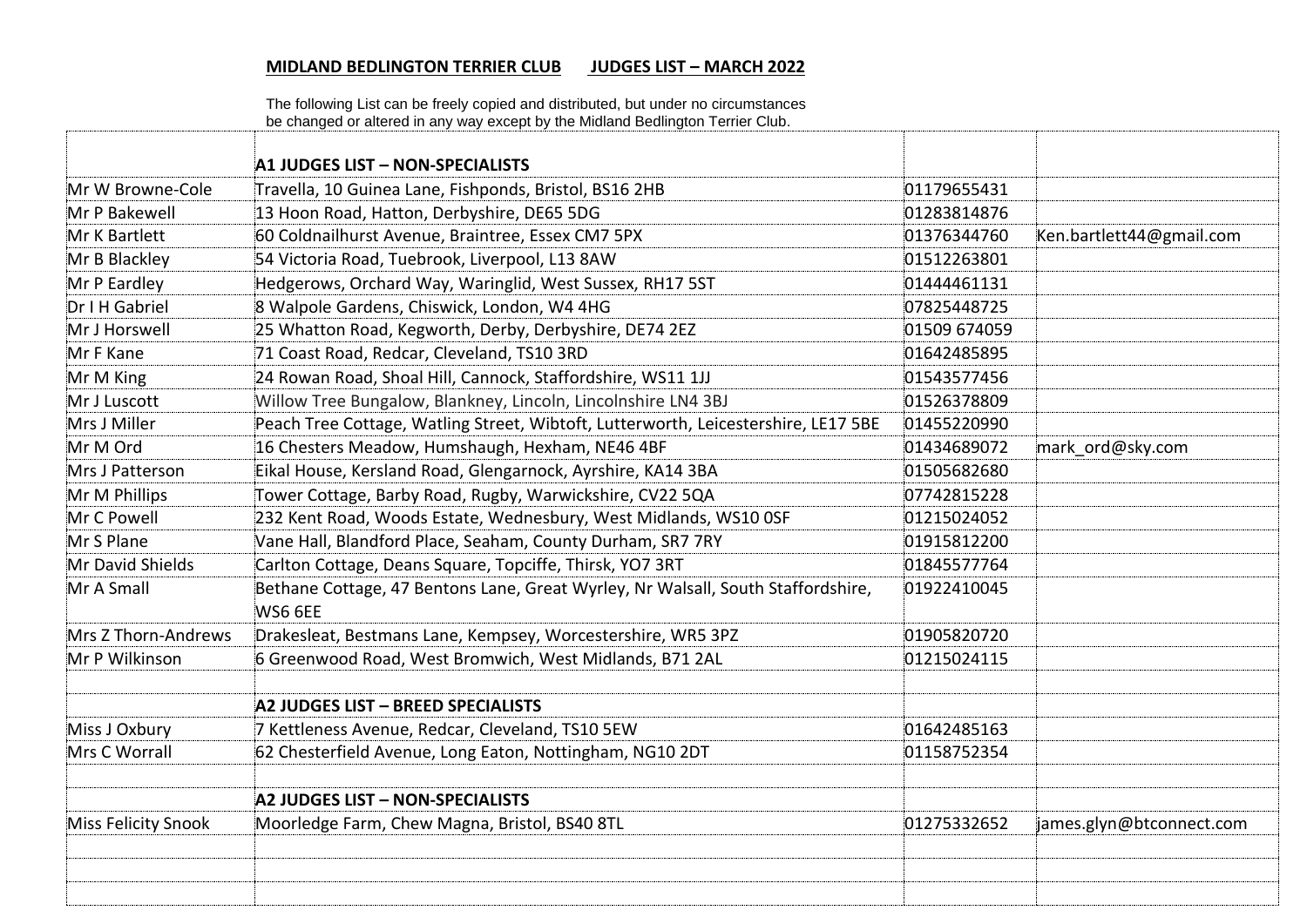The following List can be freely copied and distributed, but under no circumstances be changed or altered in any way except by the Midland Bedlington Terrier Club.

|                    | A3 JUDGES LIST - NON-SPECIALISTS                                               |             |                         |
|--------------------|--------------------------------------------------------------------------------|-------------|-------------------------|
| Mr J Barney        | 19 Murray Road, Rugby, Warwickshire CV21 3JN                                   | 07875046762 |                         |
| Miss A Bradley     | Swans Reach, 170 Glassmoor Bank, Whittelsey, Peterborough                      | 01733205386 | montelle@btinternet.com |
| Mrs Jane Eyeington | Greys Farm, Horseley Fen, Chatteris, Cambridgeshire PE16 6XA<br>07796530667 or | 01354693358 | jane@meadowdale.co.uk   |

|                     | <b>B JUDGES LIST - BREED SPECIALISTS</b>                                 |             |                            |
|---------------------|--------------------------------------------------------------------------|-------------|----------------------------|
| Mrs J Hamilton      | 29 Addison Road, Gorleston, Great Yarmouth                               | 01493669138 |                            |
| Ms T Hewitt-Taylor  | 8 Daisy Bank, Abingdon, Oxfordshire, OX14 3TW                            | 01235538872 |                            |
|                     |                                                                          |             |                            |
|                     | <b>B JUDGES LIST - NON-SPECIALISTS</b>                                   |             |                            |
| Mr A (Tony) Allcock | Meadow View, Castlett Street, Guiting Power, Gloucestershire GL54 5US    | 07768164454 | sleepywold@outlook.com     |
| Mr J Ashe           | 16 Ebrook Road, Sutton Coldfield, West Midlands, B72 1NY                 | 01213554562 |                            |
| Mrs H Bakewell      | 13 Hoon Road, Hatton, Derbyshire, DE65 5DG                               | 01283814876 |                            |
| Mrs M Barrass       | 6 Almond Grove, South Queensferry, West Lothian, Scotland, EH30 9QN      | 01313312904 |                            |
| Mrs C E Cartledge   | Ryslip Kennels, Church Lane, Binfield, Nr Bracknell, Berkshire, RG42 5NL | 01344424144 |                            |
| Mr S Goodwin        | 1 Dunmow House, Newburn Street, Kennington, London SE11 5PS              | 02077354467 | vivalanola@btinternet.com  |
| Mrs M Hughes        | The Forge Hooks Lane, Upleadon, Newent, Gloucestershire, GL18 1EL        | 01531828133 |                            |
| Mrs S Monaghan      | 31 Rise Park Road, Nottingham, NG5 5BN                                   | 01159278415 |                            |
| Mr G R Morris       | 25 Brithweunydd Road, Trealaw, Rhondda, Mid Glamorgan, CF40 2UD          | 01443422232 |                            |
| Miss Jenny Startup  | 1 Bygrave Lodge Farm Cottages, Baldock, Hertfordshire, SG7 6QX           | 01462893714 | jennystartupdogs@gmail.com |
| Mr N Straw          | Shaolin Cottage, 4 Beechdown Park, Totnes Road, Paignton, Devon, TQ4 7PR | 01803540232 |                            |
| Mr A Westwood       | 144 Park Road, Netherton, Dudley, DY2 9DD                                | 01384259987 |                            |